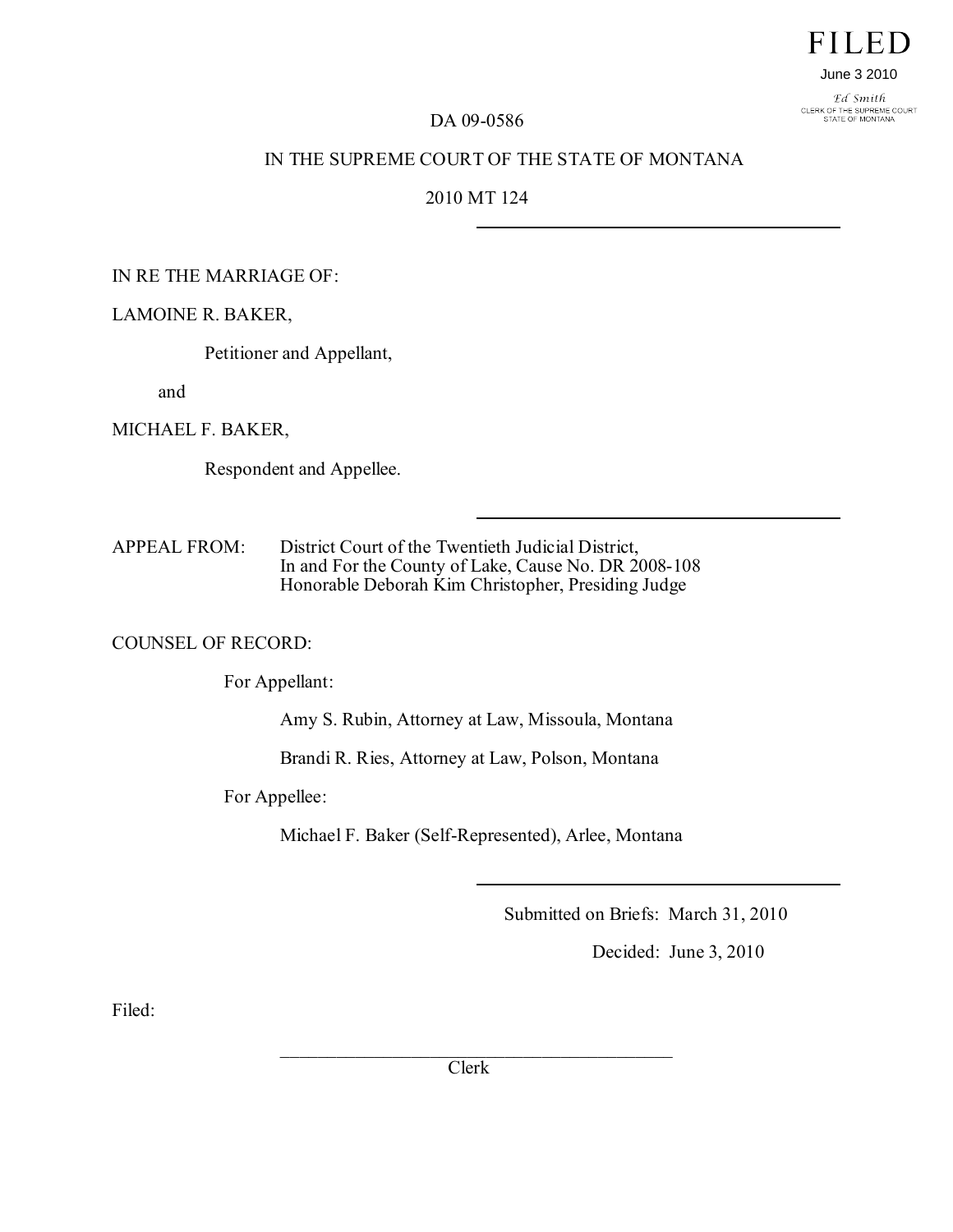Justice James C. Nelson delivered the Opinion of the Court.

¶1 LaMoine Hendrickson (formerly LaMoine Baker) appeals a decision of the District Court for the Twentieth Judicial District, Lake County, distributing the parties' marital estate. We reverse and remand for further proceedings consistent with this Opinion.

¶2 LaMoine raises several issues on appeal which we have restated as follows:

¶3 1. Whether the District Court erred in concluding that the parties separated in May 2001, and in dividing the marital estate as of that date.

¶4 2. Whether the District Court erred in including in the marital estate property acquired by LaMoine after May 2001.

¶5 3. Whether the District Court erred in including in LaMoine's share of the marital estate the proceeds of a class-action settlement LaMoine received in 2001.

¶6 4. Whether the District Court erred in including in LaMoine's share of the marital estate a Social Security disability payment she received in error and that had to be repaid.

¶7 5. Whether the District Court erred in including in LaMoine's share of the marital estate the value of the tribal trust land that she leases.

¶8 6. Whether the District Court erred in ordering LaMoine to pay Michael a \$15,000 property equalization payment.

¶9 Because we hold that the District Court erred in determining the date the parties separated, we remand to the District Court for revaluation and redistribution of the parties' marital estate. Consequently, Issue 2, regarding the property acquired after 2001,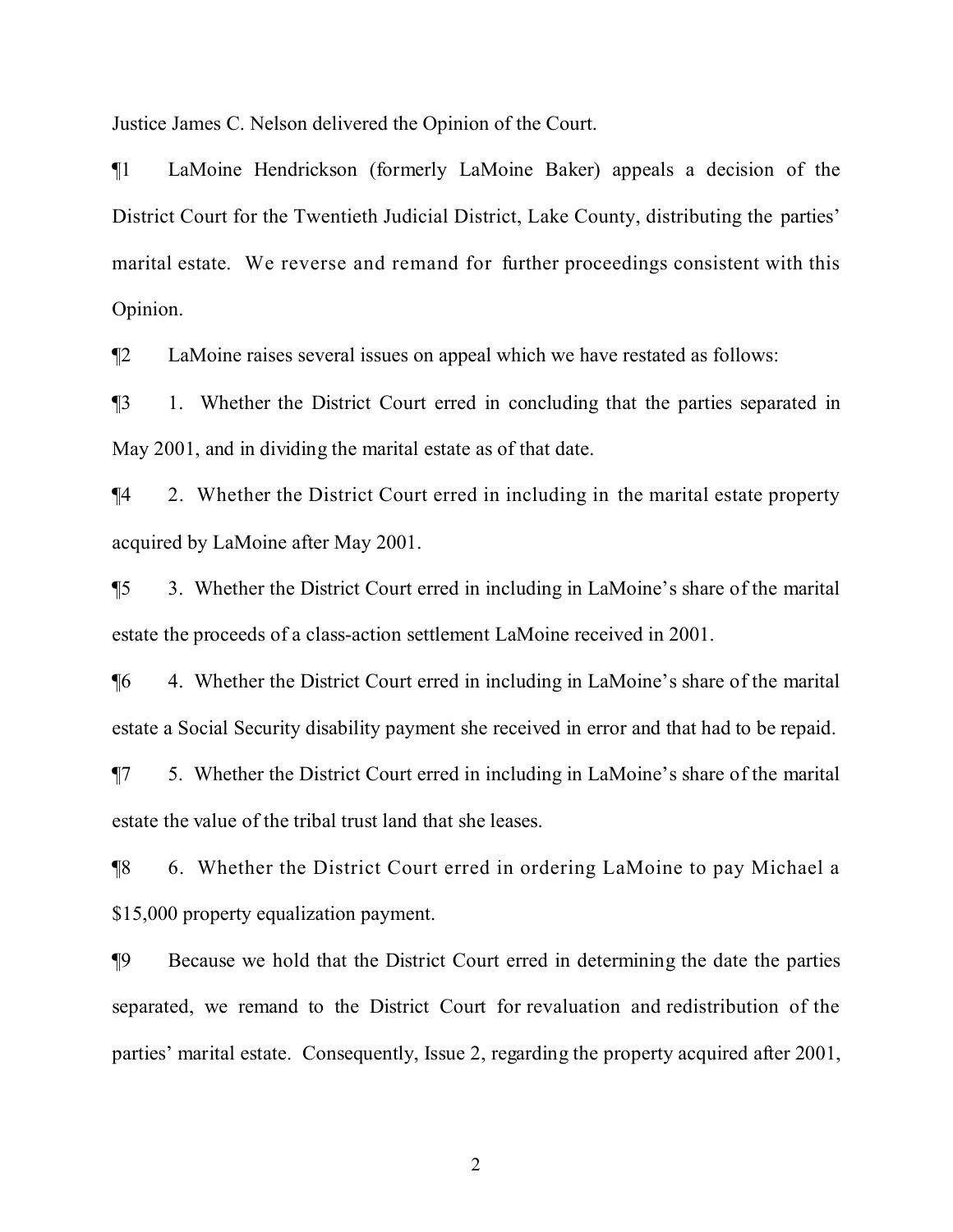and Issue 6, regarding the property equalization payment, are rendered moot by our holding.

#### **Factual and Procedural Background**

¶10 LaMoine and Michael married in 1991. No children were born of the marriage; however, Michael's son Jesse, who was three years old at the time the parties married, lived with them. Thus, during the parties' marriage, LaMoine was primarily a homemaker and stay-at-home mom caring for Jesse. When LaMoine did work outside the home, she earned very little income as she had only a sixth-grade education and suffered from dyslexia. Michael, who was employed as a licensed electrician, provided the primary source of financial support for the family.

¶11 At the time of trial in this matter, LaMoine was 56 years old earning \$1,386.67 per month and Michael was 44 years old earning \$4,686.93 per month. Michael also had a retirement account through his employment as an electrician.

¶12 LaMoine filed a Petition for Dissolution on September 30, 2008. In her petition, she alleged that the parties separated on May 30, 2006. Michael filed his Answer on November 24, 2008, wherein he also stated that they had separated on May 30, 2006. On April 27, 2009, Michael filed his response to the court's Pre-Trial Order in which he again stated that the parties separated in May 2006. In addition, in his answers to LaMoine's first set of discovery requests, Michael did not deny that the separation date was May 2006, and in his discovery requests to LaMoine, he once again specifically stated that the separation date was May 2006.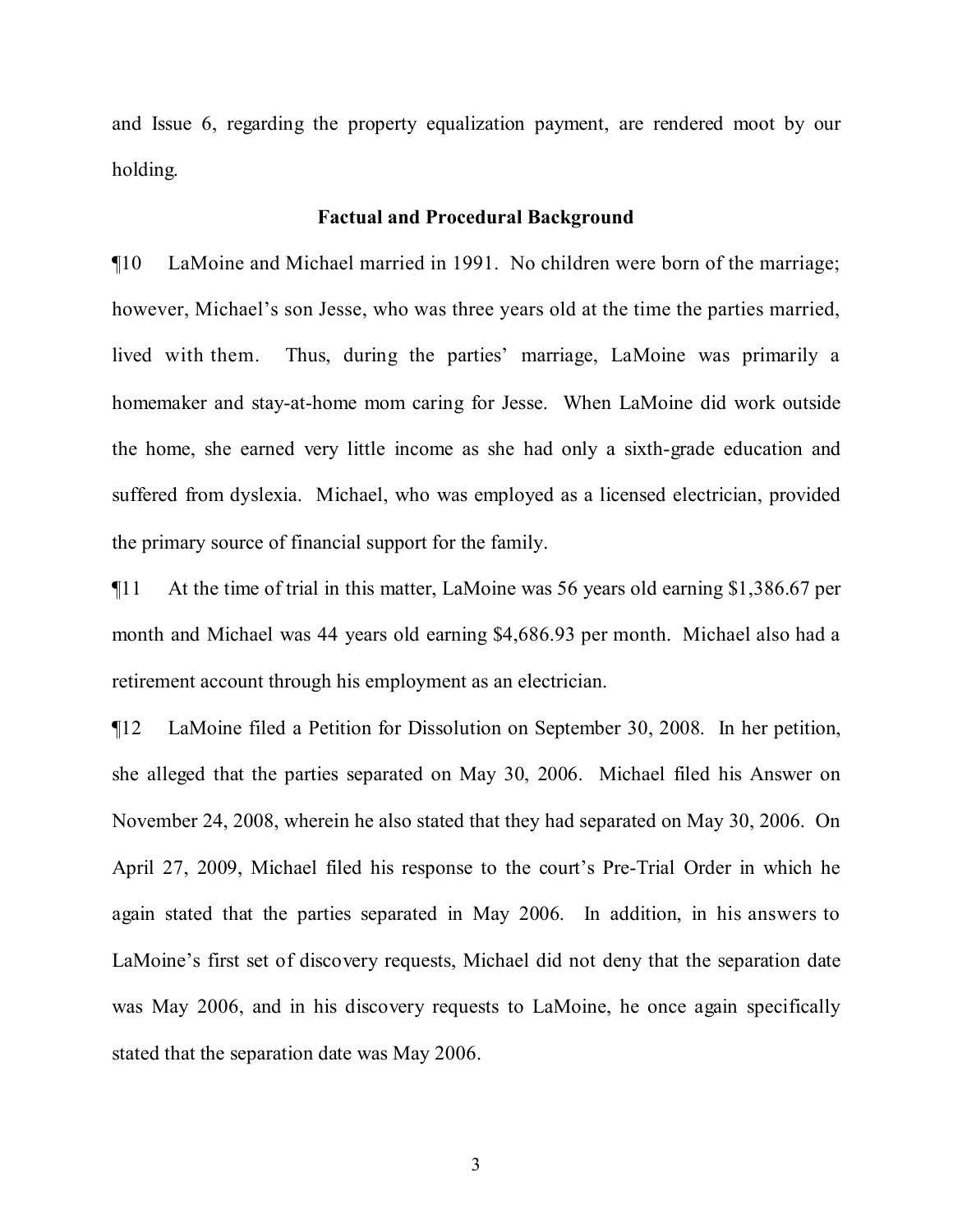¶13 It was not until July 24, 2009, when Michael filed his answers to LaMoine's second set of discovery requests, that Michael alleged, for the first time, that the separation date was May 1, 2001. He claimed that he had moved out of the marital home on that date and that LaMoine had filed a restraining order against him on that date, hence that was the date the parties had actually separated. However, at no time did Michael move to amend his pleadings to reflect his contention that the parties separated in 2001 and not in 2006.

¶14 The matter came before the District Court for a bench trial on August 17, 2009. At trial, LaMoine's counsel moved the court to consider the parties' date of separation as May 2006 based on the pleadings. Counsel pointed out that the restraining order Michael referred to as indicating the parties date of separation, was actually vacated two weeks after it was issued. Counsel also pointed out that there was substantial other evidence indicating that the parties did not separate until May 2006. This evidence included the parties' tax returns for the years 2005 through 2008. These tax returns showed that, prior to 2006, the parties filed as "Married, Filing Separately." However, for the 2006, 2007 and 2008 tax years, both parties filed their returns indicating a filing status of "Single." In addition, counsel submitted evidence that Michael continued to pay the loan on the garage the parties built in 2002 until the loan was paid in full in February 2006. Nevertheless, Michael's counsel objected to using May 2006 as the date of separation, and the court took the matter under advisement.

¶15 The chief asset of the marital estate was the 1991 mobile home that the parties purchased after they were married and in which LaMoine continues to live. LaMoine is a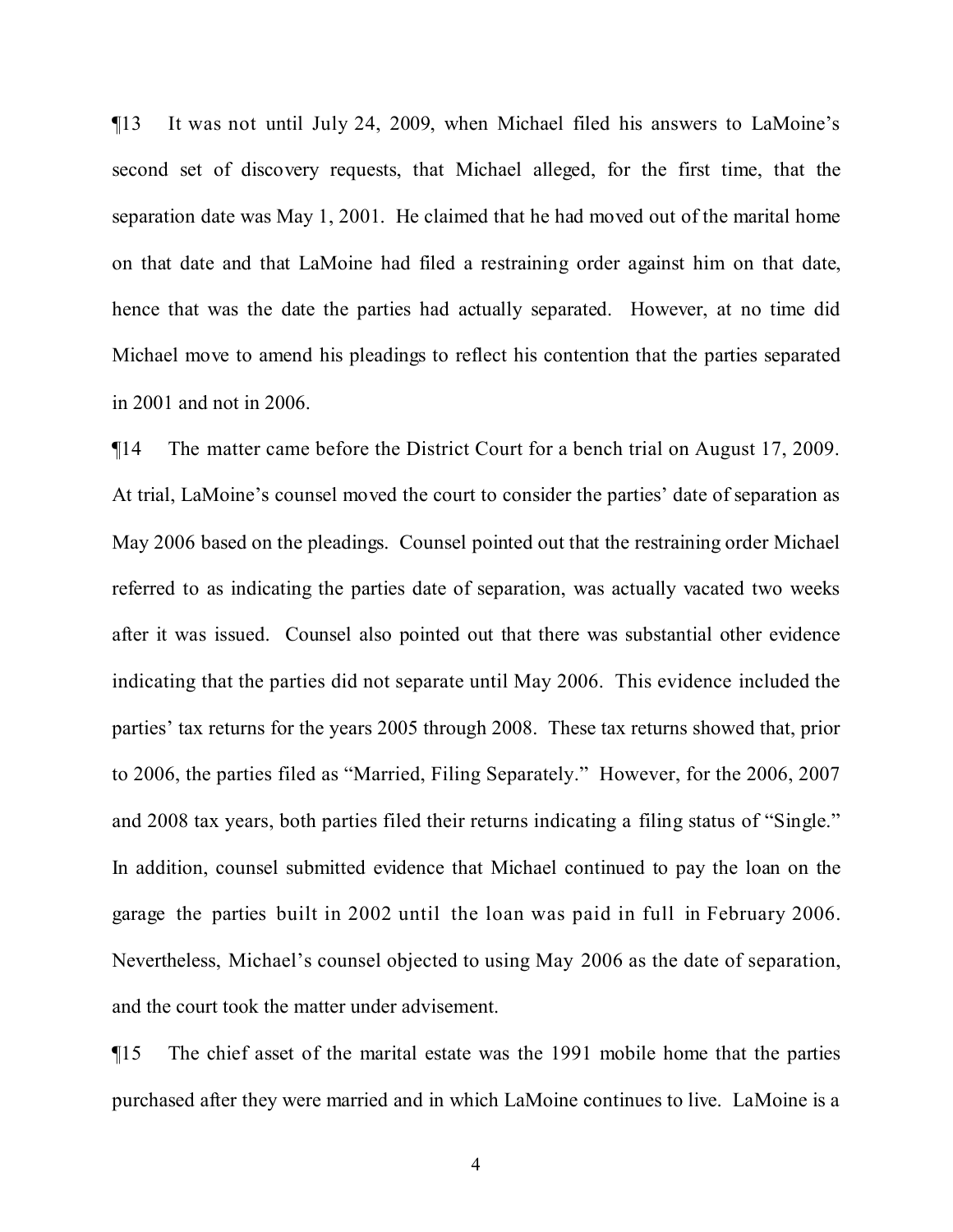member of the Sélish and Ktunaxa Tribes<sup>[1](#page-4-0)</sup> (the Tribes); Michael is not. Because LaMoine is a member of the Tribes, the mobile home was purchased with a loan from the Tribes and it was titled solely in her name. The mobile home was placed on a tribal lease lot located in St. Ignatius, Montana, and a garage was built on the property in 2002 with money borrowed from the Tribes.

¶16 The parties presented conflicting evidence at trial regarding the value of the mobile home. LaMoine's real estate agent, Deborah Weivoda, testified that the current value of the mobile home was \$15,983.27, and that the garage that was built in 2002 increased the value of the property by \$20,000. She did not assign any value to the land the mobile home and garage sit on because the land is part of a tribal trust lease. On the other hand, Michael's real estate appraiser, David Murphy, assigned a value of \$10,000 to the tribal trust lease. He testified that the value of the entire property, including the mobile home, the garage and the lease, was \$47,500.

¶17 In addition, the parties submitted evidence regarding various items of personal property they acquired prior to the dissolution proceedings. In 2005, Michael purchased a 1999 Harley Davidson motorcycle and a 2005 John Deere lawn mower. He gave the lawn mower to LaMoine as a gift. In 2006, Michael purchased a 1995 GMC truck and a 1999 Dodge Intrepid. And, shortly before trial, Michael purchased a 2009 Harley Davidson motorcycle.

<span id="page-4-0"></span>Recognizing that the tribal names we know today are often a mistranslation of sign language used in earlier times to refer to a particular tribe, we intend to begin incorporating into our opinions the names with which the tribes refer to themselves. Thus, what we formerly referred to as the Confederated Salish and Kootenai Tribes, we now refer to as the Sélish and Ktunaxa Tribes.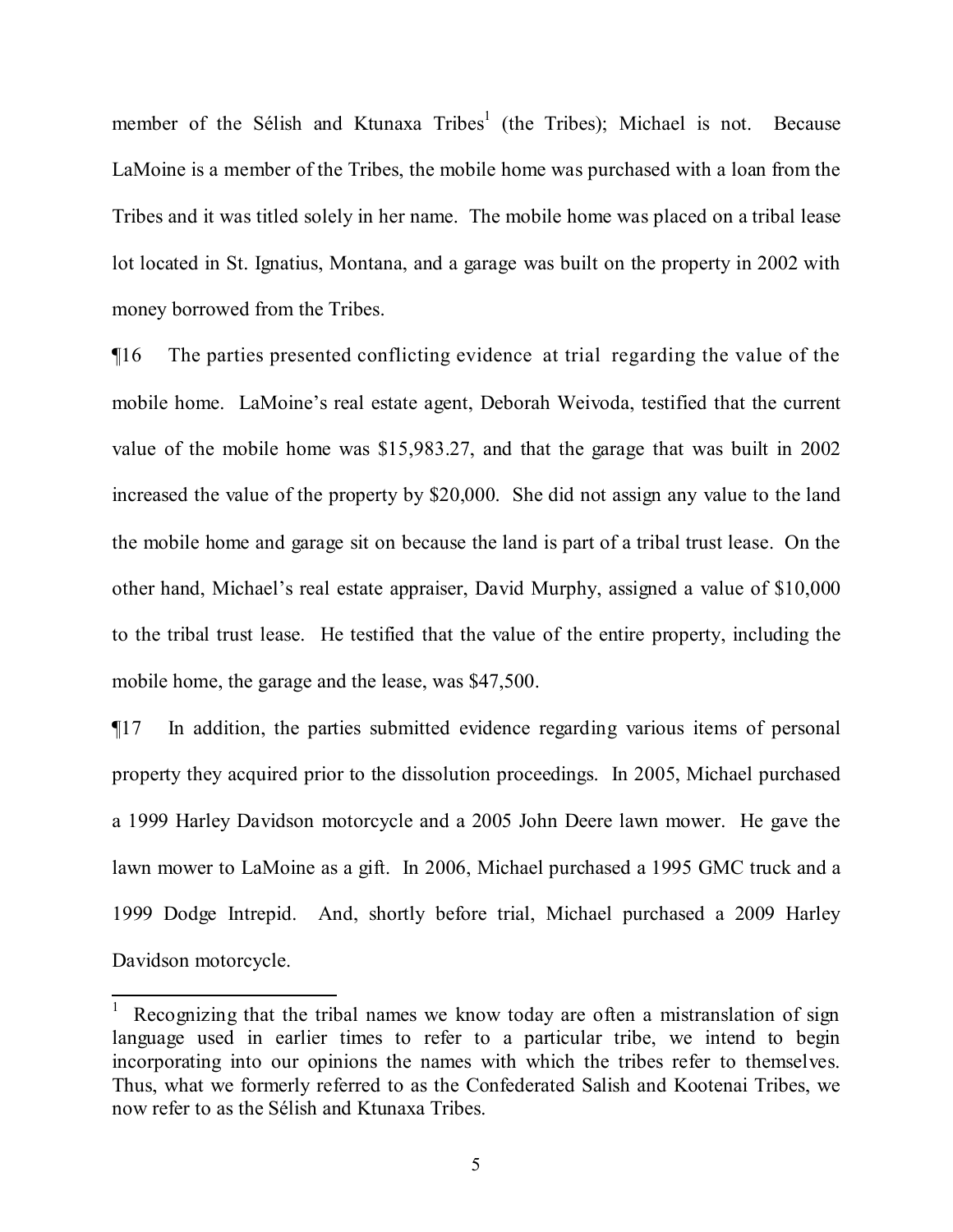¶18 Other evidence introduced at trial indicated that sometime in 2001, LaMoine received \$12,500 as part of a class-action settlement because she had used the diet pill Fen-Phen. LaMoine also received a Social Security disability payment prior to May 2001 for a back injury. However, after LaMoine cashed the check, the Social Security Administration requested the money back because Michael's income exceeded the income requirements which made LaMoine ineligible to receive disability payments. Michael claimed at trial that the money was withheld from his tax refund.

¶19 On September 16, 2009, the District Court issued its Findings of Fact, Conclusions of Law and Order wherein the court concluded that the parties' date of separation was May 2001. The court went on to value the mobile home, the garage and the tribal lease land at \$45,983.27 using the 2009 valuations given at trial. In addition, the court excluded from the marital estate the vehicles and motorcycles acquired by Michael in 2005 and 2006, while including in the marital estate the lawn mower Michael gave LaMoine in 2005. The court also included in the marital estate the Fen-Phen settlement LaMoine received in 2001, the Social Security disability overpayment and Michael's retirement account.

¶20 In dividing the marital estate, the District Court determined that LaMoine's share should include the mobile home, the garage, the tribal trust lease, the lawn mower, the Fen-Phen settlement, and the disability overpayment for a total of \$63,683.27. The court also determined that Michael's share should include only his retirement account in the amount of \$22,933.02. The court then concluded that because LaMoine received \$40,000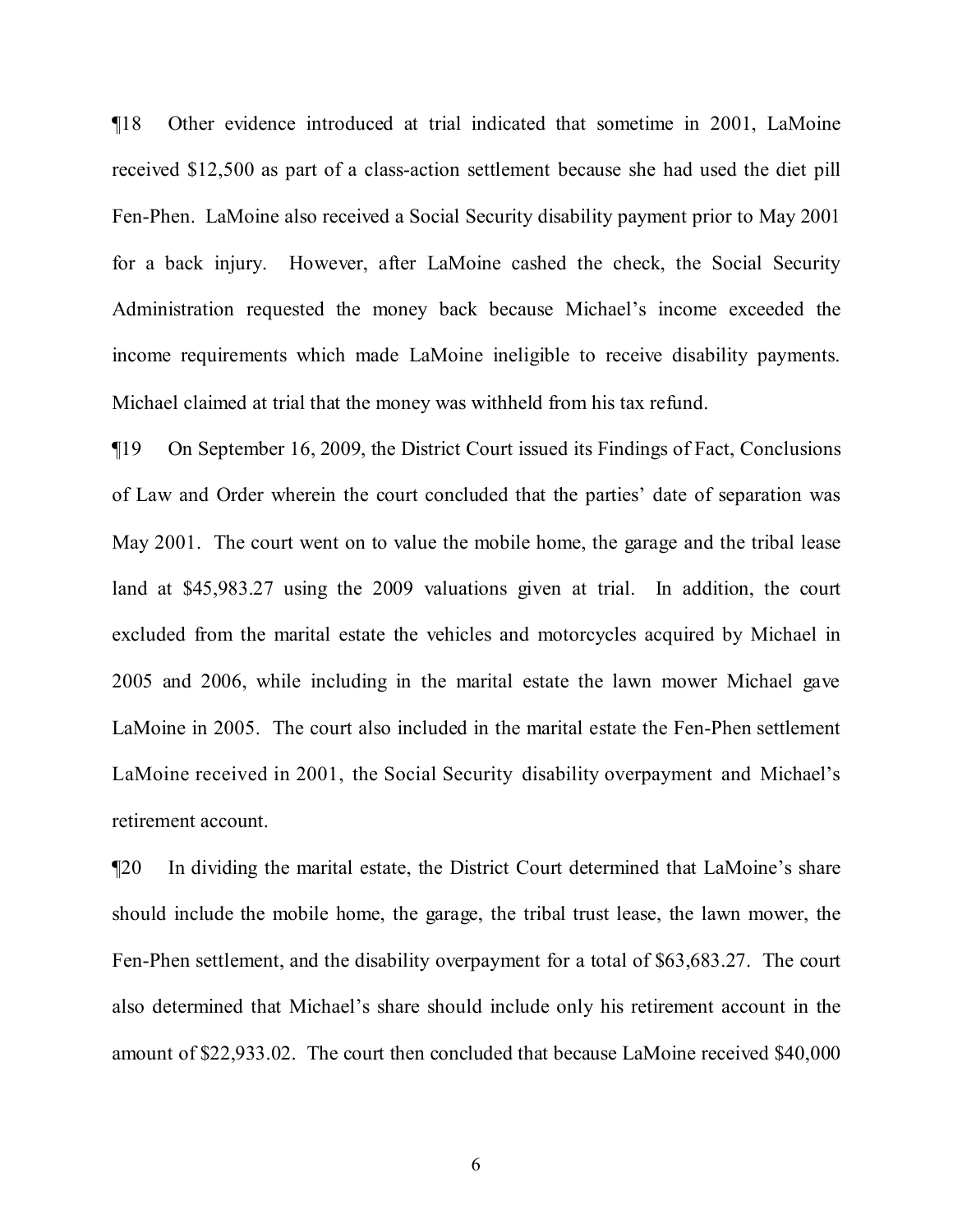more than Michael, LaMoine must pay Michael \$15,000 to equalize the distribution of the marital assets.

¶21 LaMoine appeals the District Court's Findings of Fact, Conclusions of Law and Order. Michael did not file a brief in response to LaMoine's appeal.

## **Standard of Review**

¶22 We review a district court's distribution of marital property to determine whether the court's findings of fact are clearly erroneous. *In re Marriage of Williams*, 2009 MT 282, ¶ 14, 352 Mont. 198, 217 P.3d 67 (citing *Bock v. Smith*, 2005 MT 40, ¶ 14, 326 Mont. 123, 107 P.3d 488). A finding of fact is clearly erroneous if it is not supported by substantial evidence, if the district court misapprehended the effect of the evidence, or if our review of the record convinces us that the district court made a mistake. *Williams*, ¶ 14. If we determine the district court's findings are not clearly erroneous, we will affirm the district court's distribution of marital property unless we find that the district court abused its discretion. *Williams*, ¶ 14. A district court abuses its discretion when it acts arbitrarily without employment of conscientious judgment or so exceeds the bounds of reason as to work a substantial injustice. *Williams*, ¶ 14 (citing *In re Marriage of Crilly*, 2005 MT 311, ¶ 10, 329 Mont. 479, 124 P.3d 1151). In addition, we review a district court's conclusions of law to determine whether the court's conclusions are correct. *Williams*, ¶ 14 (citing *In re Marriage of Bartsch*, 2007 MT 136, ¶ 9, 337 Mont. 386, 162 P.3d 72).

## **Issue 1.**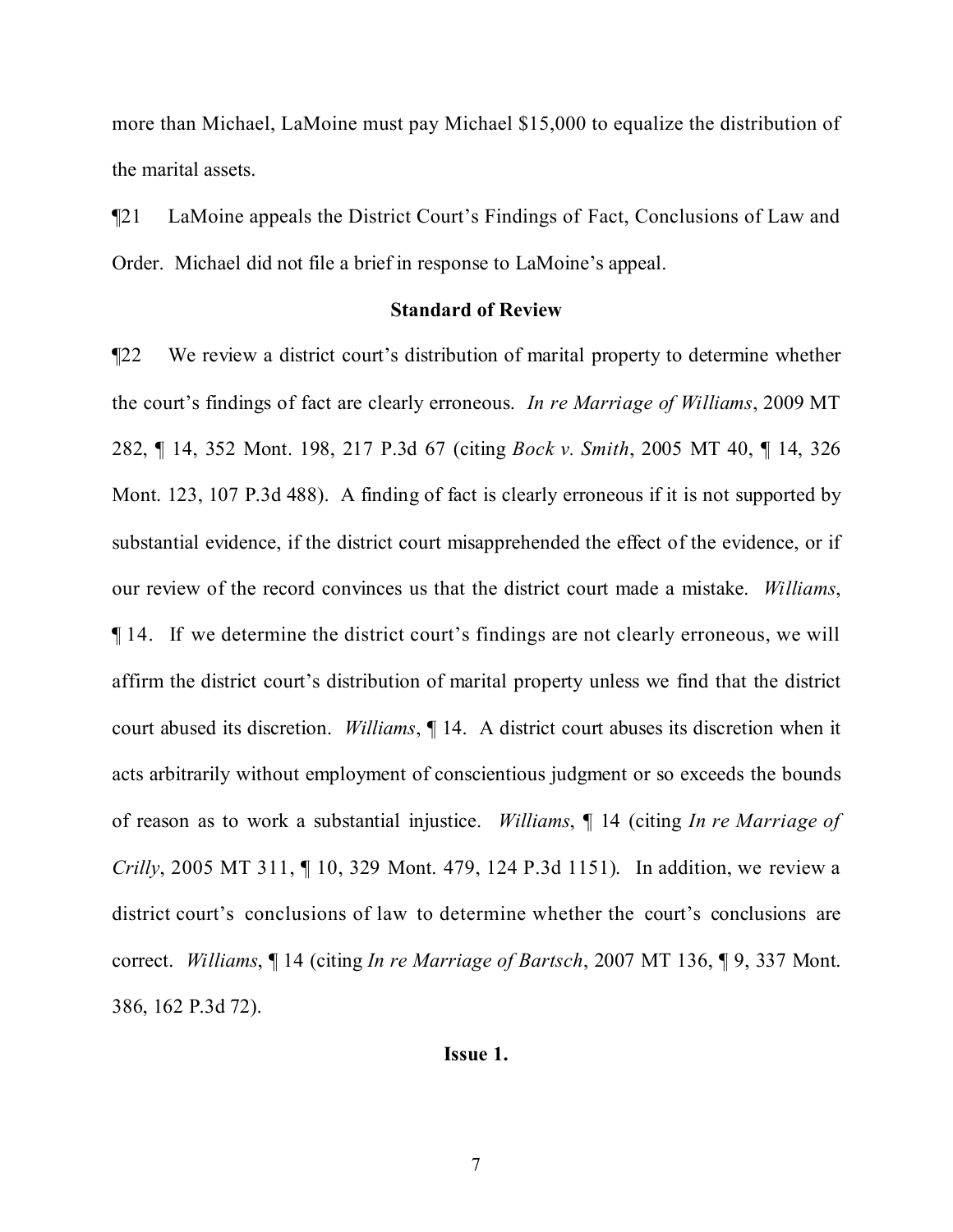¶23 *Whether the District Court erred in concluding that the parties separated in May 2001, and in dividing the marital estate as of that date.*

¶24 LaMoine argues on appeal that the District Court erred in determining that the date of separation was May 2001 and then using that date as the basis for distributing the marital property. She contends that not only was their substantial and overwhelming evidence presented at trial showing that the parties did not separate until May 2006, but Michael's own admissions should have been sufficient for the court to find that the parties' date of separation was May 2006.

¶25 We agree with LaMoine and we point out that if we were to hold that the District Court was correct in valuing the marital estate as of May 2001, we would also have to hold that the District Court erred in including in the marital estate the garage that was not built until 2002, and the lawn mower that was not purchased until 2005. However, these issues are moot as we now hold that the correct date for valuing and distributing the marital estate is May 2006.

¶26 LaMoine alleged in her Petition for Dissolution that the date of separation was May 2006 and Michael admitted the same in his Answer. Michael also stated in his response to the court's Pre-Trial Order, in his answers to LaMoine's first set of discovery requests, and in his discovery requests to LaMoine, that the date of separation was May 2006. It was not until Michael filed his answers to LaMoine's second set of discovery requests that Michael alleged that the parties separated in 2001.

¶27 Michael could have moved the District Court for leave to amend his pleading pursuant to M. R. Civ. P. 15(a), but he failed to do so. Michael also had the opportunity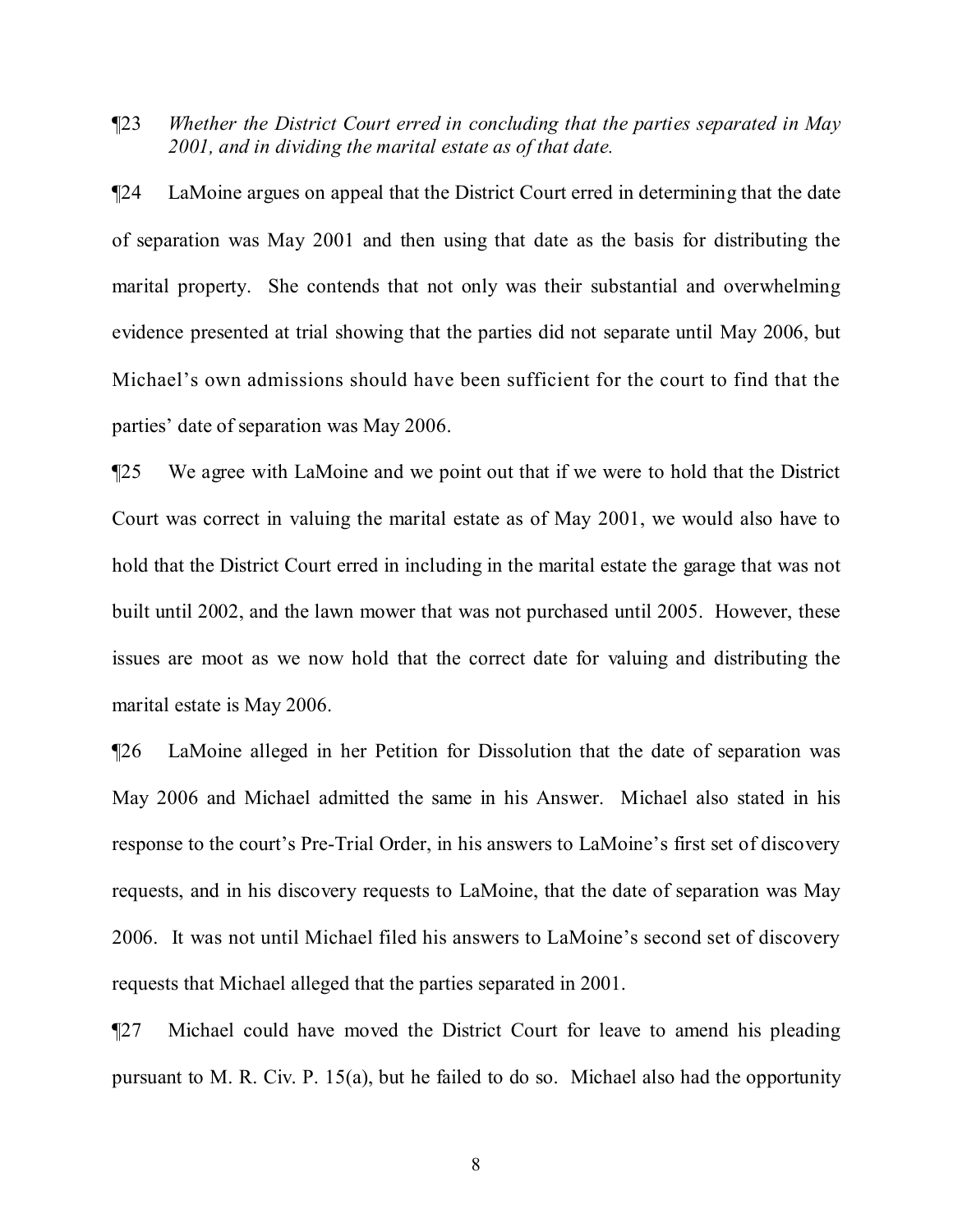to change his prior admission regarding the date of separation when he filed his Response to the District Court's Dissolution Pre-Trial Order, but again he failed to do so. Instead, by asserting that the 2005 John Deere lawn mower had been purchased during the parties' marriage, Michael once again indicated that the parties separated in 2006. At trial, while Michael's counsel objected to LaMoine's motion to consider May 2006 as the date the parties separated, Michael's counsel did not move the court for leave to amend his pleading.

¶28 It is well settled that parties are bound by the admissions in their pleadings. *Audit Services v. Frontier-West, Inc.*, 252 Mont. 142, 148-49, 827 P.2d 1242, 1247 (1992); *see also Grimsley v. Estate of Spencer*, 206 Mont. 184, 199, 670 P.2d 85, 93 (1983) ("That a party is bound by his pleadings needs no further elucidation."); *Fey v. A. A. Oil Corp.*, 129 Mont. 300, 323, 285 P.2d 578, 590 (1955) ("The rule is that parties are bound by and estopped to controvert admissions in their pleadings.").

¶29 Because Michael admitted in his Answer, and several times thereafter, that the date of separation was May 2006, LaMoine had no reason to believe that the separation date was a contested issue that would need to be litigated at trial. We conclude that LaMoine was unfairly prejudiced by the District Court's ruling that the parties separated in May 2001, because the court essentially granted Michael the right to amend his pleadings without his ever having made a motion to do so. As a result, the court never afforded LaMoine an opportunity to respond, thereby depriving her of notice and an opportunity to be heard. *See In re Marriage of Huotari*, 284 Mont. 285, 291, 943 P.2d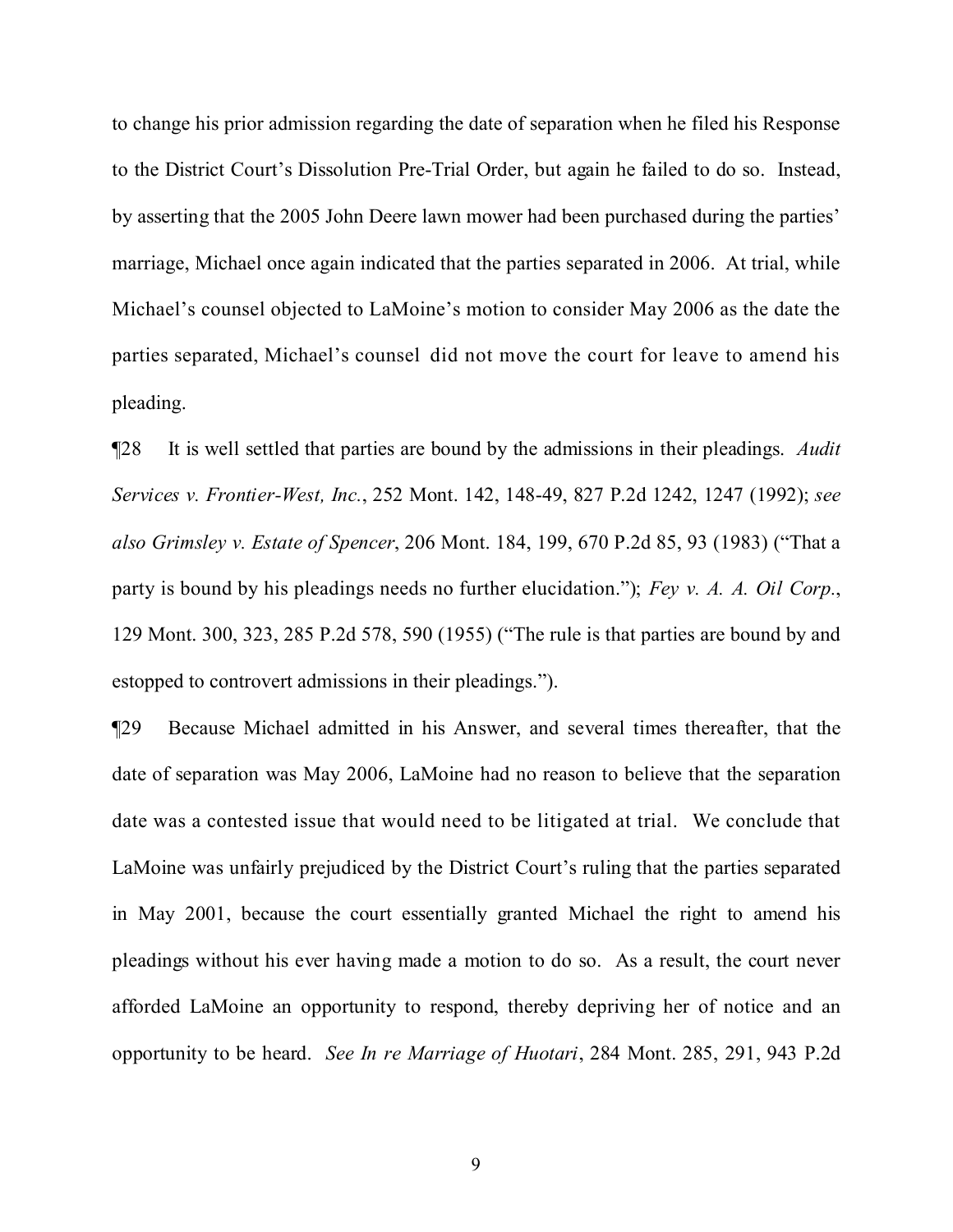1295, 1299 (1997) ("In marital cases, as in other cases, the essential elements of due process are notice and an opportunity to be heard.")

¶30 Based on the foregoing, we hold that the District Court erred in concluding that the parties separated in May 2001 rather than May 2006 as Michael admitted in his Answer. We further hold that, based on the parties' pleadings, May 2006 is the date the parties separated, hence any property held by both parties as of that date should be included in the marital estate. Accordingly, we remand to the District Court for revaluation and redistribution of the marital estate using May 2006 as the date of separation.

# **Issues 3 and 4.**

¶31 *Whether the District Court erred in including in LaMoine's share of the marital estate the proceeds of a class-action settlement LaMoine received in 2001 as well as a Social Security disability payment she received in error and that had to be repaid.*

¶32 LaMoine argues that the District Court erred in including in the marital estate the money LaMoine received from the Fen-Phen settlement in 2001 because that money no longer exists; it was entirely dissipated during the marriage. LaMoine also argues that the court erred in including in the marital estate a debt of \$3,500 in the form of a repayment to the Social Security Administration because there was no evidence presented at trial regarding the amount of the repayment, when it was repaid, or by whom.

¶33 We agree with LaMoine that in both instances the District Court awarded property that did not exist. We have repeatedly held that, in a dissolution action, a court cannot distribute non-existent property from the marital estate. To do so is an abuse of the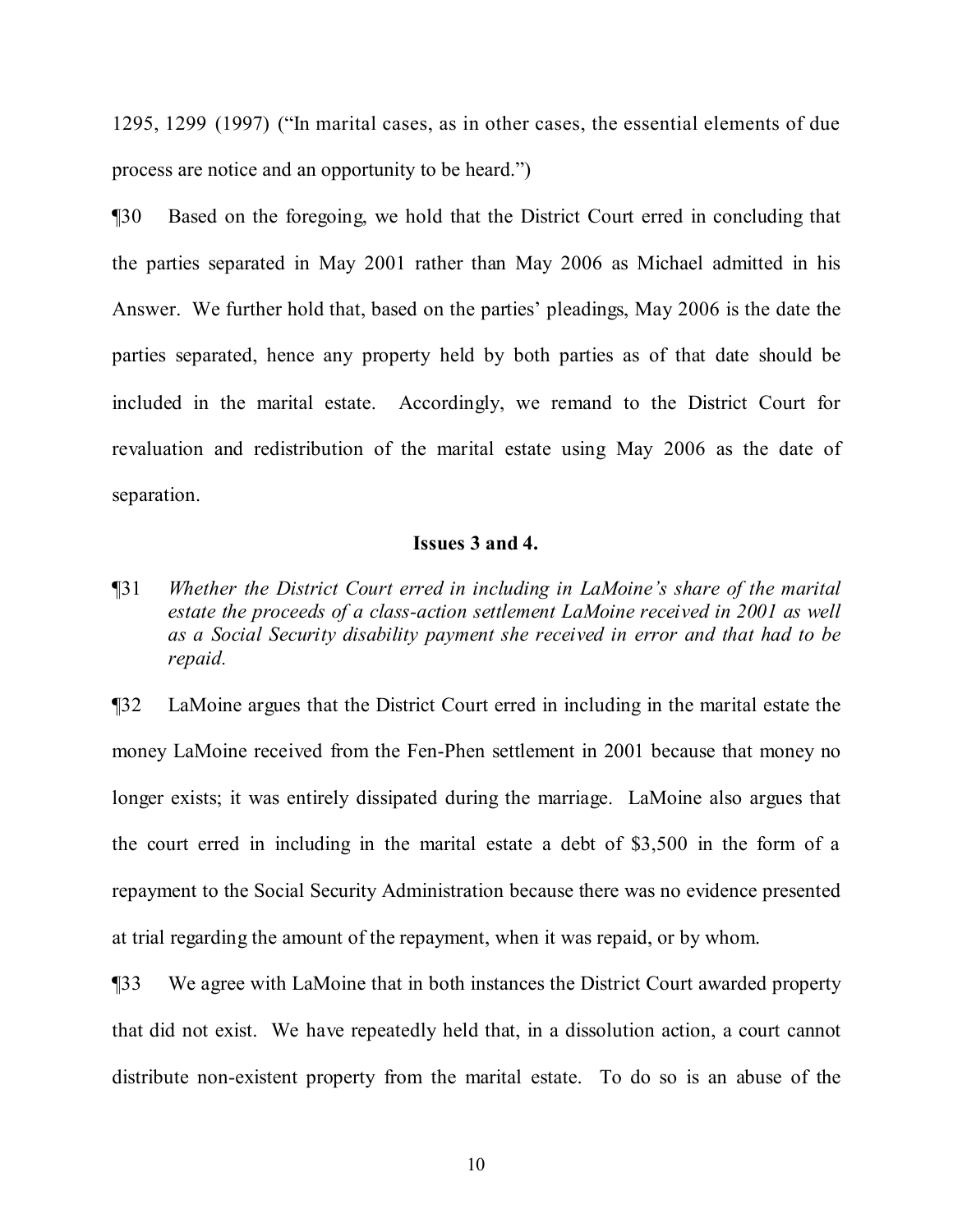District Court's discretion. *In re Marriage of Harris*, 2006 MT 63, ¶ 31, 331 Mont. 368, 132 P.3d 502 (citing *In re Marriage of Dennison*, 2006 MT 56, ¶ 22, 331 Mont. 315, 132 P.3d 535).

¶34 LaMoine testified at trial that she spent the money from the Fen-Phen settlement on new carpet and linoleum for the marital home; a new bed for her and Michael; new bedroom furniture for Michael's son Jesse; and a used Cadillac. Michael testified that instead of spending the money on their home, LaMoine bought her daughter a truck and spent the rest of it on her grandchildren. However, Michael did not introduce any evidence to dispute LaMoine's testimony or to support his own. Either way, the money was spent long before the parties' May 2006 date of separation.

¶35 Moreover, Michael did not contribute to the value or receipt of these funds as this was a settlement LaMoine received for a potential personal injury to herself. Consequently, the Fen-Phen settlement should not be considered as part of the marital estate on remand.

¶36 Similarly, there was conflicting testimony by the parties at trial as to how the disability check LaMoine mistakenly received from the Social Security Administration was repaid. LaMoine testified that she thought the money was withheld from her paycheck, while Michael testified that the money was withheld from his tax "rebate." Neither party presented evidence as to the amount of the repayment or how exactly it was repaid. Nevertheless, from the parties' testimony, this repayment appears to have occurred in 2001, long before the parties' separation in May 2006. Furthermore, both parties asserted in their pleadings and at trial that there were no outstanding marital debts,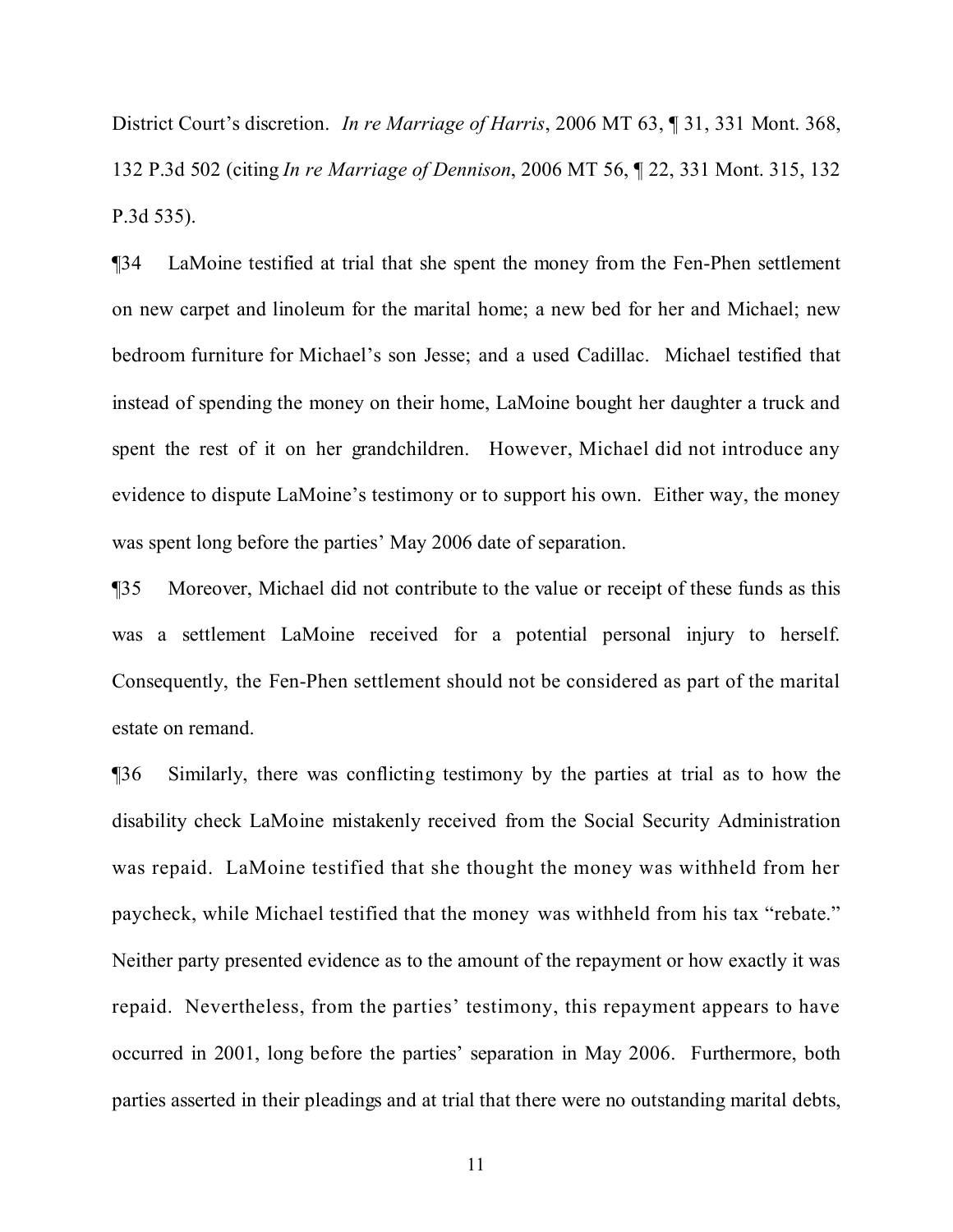thus the District Court erred in considering this a debt owed by LaMoine. Consequently, the Social Security repayment should not be considered as part of the marital estate on remand.

¶37 Accordingly, we hold that the District Court erred in including in LaMoine's share of the marital estate the proceeds of the Fen-Phen settlement as well as the Social Security disability payment.

# **Issue 5.**

# ¶38 *Whether the District Court erred in including in LaMoine's share of the marital estate the value of the tribal trust land that she leases.*

¶39 In its Findings of Fact, Conclusions of Law and Order, the District Court stated that "although the land is tribal trust land, it does have value that must be accounted for in this action of \$10,000." LaMoine argues that the District Court erred in making this determination because the tribal trust land does not belong to either party, it belongs to the Tribes. We agree.

¶40 Section 40-4-202, MCA, provides that in a proceeding for dissolution of a marriage, the court may "equitably apportion between the parties *the property and assets belonging to either or both*, however and whenever acquired and *whether the title thereto is in the name of the husband or wife or both* [emphasis added]." In this case, LaMoine does not have title to the tribal trust land. Rather, she is entitled to lease it because she is an enrolled member of the Tribes. Because Michael is not an enrolled member of the Tribes, he cannot benefit from the tribal lease.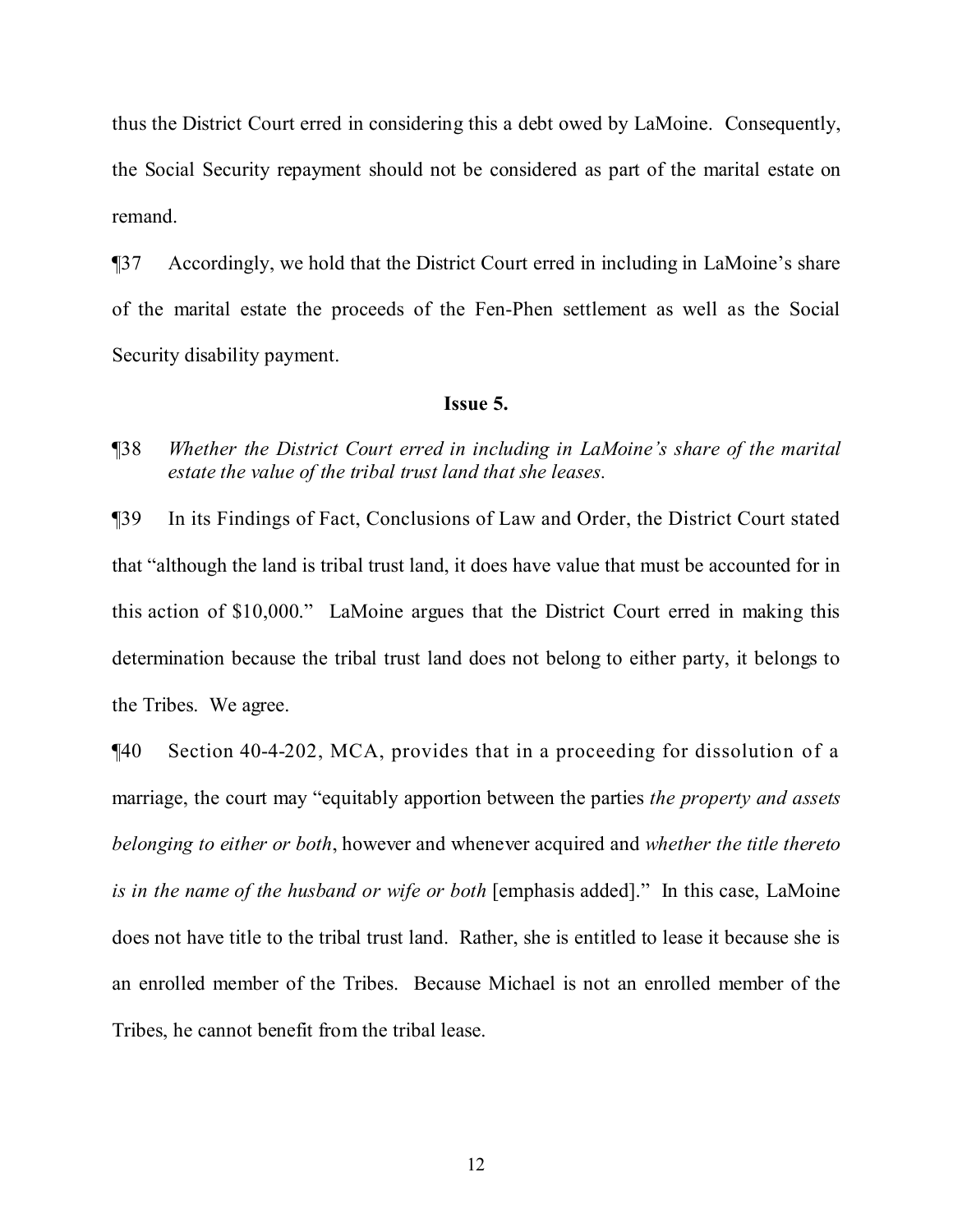¶41 Moreover, "Indian trust property cannot be conveyed without the consent of the Secretary of the Interior." *In re Marriage of Wellman*, 258 Mont. 131, 137, 852 P.2d 559, 563 (1993) (citing *Tooahnippah v. Hickel*, 397 U.S. 598, 609, 90 S. Ct. 1316, 1323 (1970)). We stated in *Wellman* that although § 40-4-202(1), MCA, requires that a court equitably apportion marital property in a dissolution proceeding, "strong federal and tribal interests in trust property mandate [d] [the court's] conclusion that  $\S$  40-4-202(1), MCA, cannot be construed to require or allow adjudication of Indian trust land by a state district court." *Wellman*, 258 Mont. at 138, 852 P.2d at 563. And, we concluded in that case that any effort "to assert state court jurisdiction over Indian trust land by figuratively bringing it into state court for valuation prior to an ordered sale and division of proceeds or a monetary award equal to [a spouse's] equitable share of the value of the land" "would result in a prohibited adjudication of interests in Indian trust land." *Wellman*, 258 Mont. at 139, 852 P.2d at 564.

¶42 Accordingly, we hold that the District Court erred in including in LaMoine's share of the marital estate the value of the tribal trust land that she leases. Thus we remand to the District Court for revaluation of the marital estate excluding the \$10,000 value the court erroneously assigned to the tribal trust land.

¶43 Reversed and remanded for further proceedings consistent with this Opinion.

/S/ JAMES C. NELSON